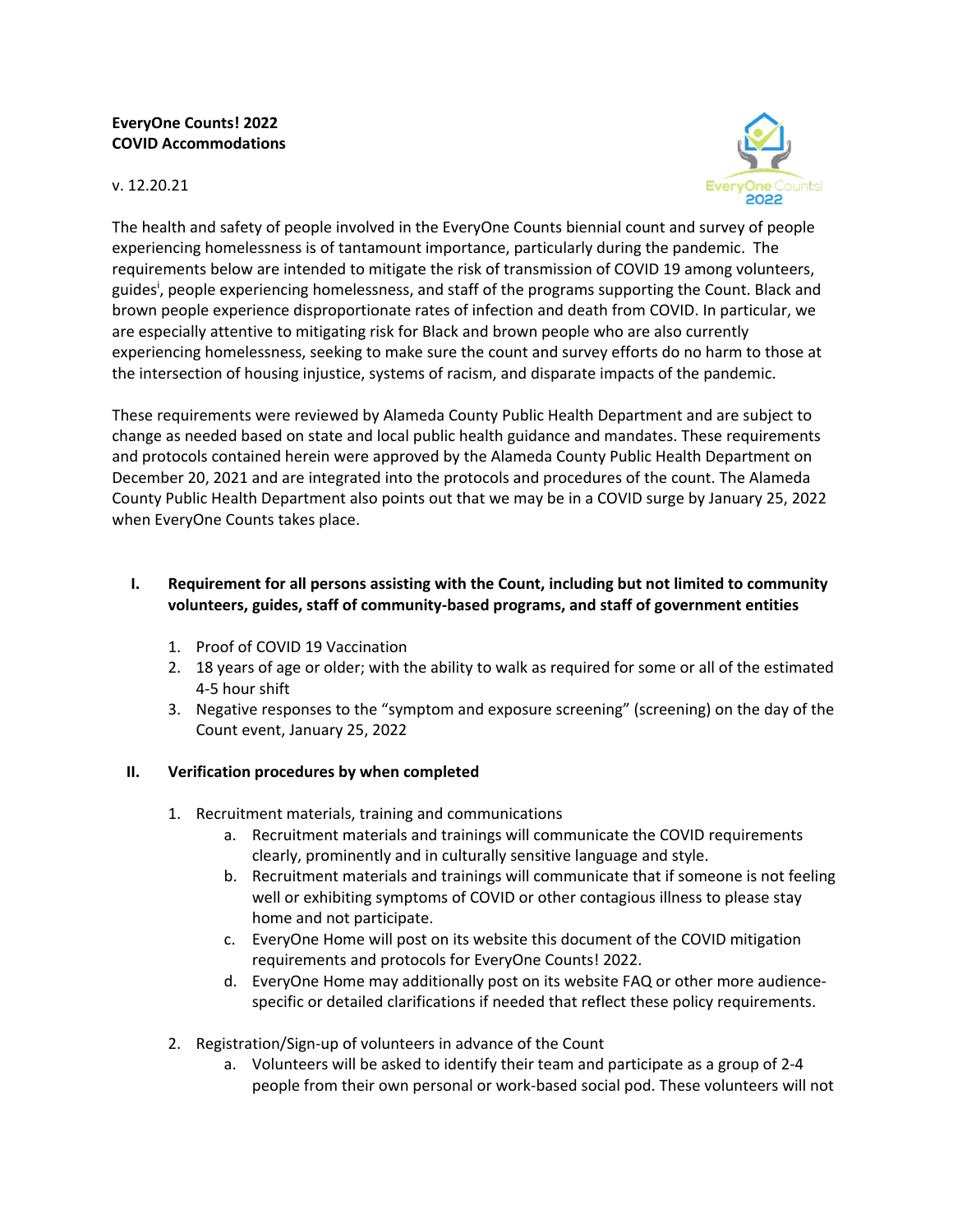be paired with Guides or others outside their self-identified social pod for comfort, health, and safety.

- b. The electronic registration tool will require volunteer participants to self-certify that she/he/they are vaccinated and include the date of their most recent COVID vaccine or booster. A negative response to the vaccination question or failure to complete either of these questions will prompt the registration system to terminate the registration process since the volunteer does not meet the requirements.
- c. The registration process will direct people to a URL and/or provide a summary of COVID policies and protocols in electronic format.
- 3. Symptom and exposure screening and proof of vaccination on the day of the Count
	- a. As the team gathers on the day of the Count before they begin their work, one member from each team (team lead) will be asked to complete a check-in process on an electronic app. As part of the check-in, the team lead will administer the symptom and expose screening to their team members and certify in the app that all team members have negative responses to the screening in order to participate in Count activities. An affirmative response to the screening questions will nullify said person's eligibility to participate in the Count.
	- b. Symptom and exposure screening will include:
		- i. Are you currently experiencing any of these symptoms not caused by another condition?
			- Fever or chills
			- Cough
			- Shortness of breath or difficulty breathing
			- Fatigue
			- Muscle or body aches
			- Headache
			- Recent loss of tase or smell
			- Sore throat
			- Congestion
			- Nausea or vomiting
			- Diarrhea
		- ii. Have you had a positive COVID test for yourself in the last 10 days?
		- iii. Have you been in close contact with anyone with COVID 19 in the past 10 days? Close contact is being within 6 feet for 15 minutes or more over a 24-hour period or having direct contact with fluids from a person with COVID 19 with or without a mask (i.e., being coughed or sneezed on)?
	- c. All participants in the Count will be required to show proof of vaccination to their team lead as part of the check-in process. Proof of vaccination could include their vaccination card, a photo of their vaccination card, an electronic medical record, registration in a state vaccination website, or similar verification.
	- d. The check-in process will also require the team lead to acknowledge that they have checked the vaccine status of their teammates and affirm their team's vaccination status.

#### **III. Other protocols**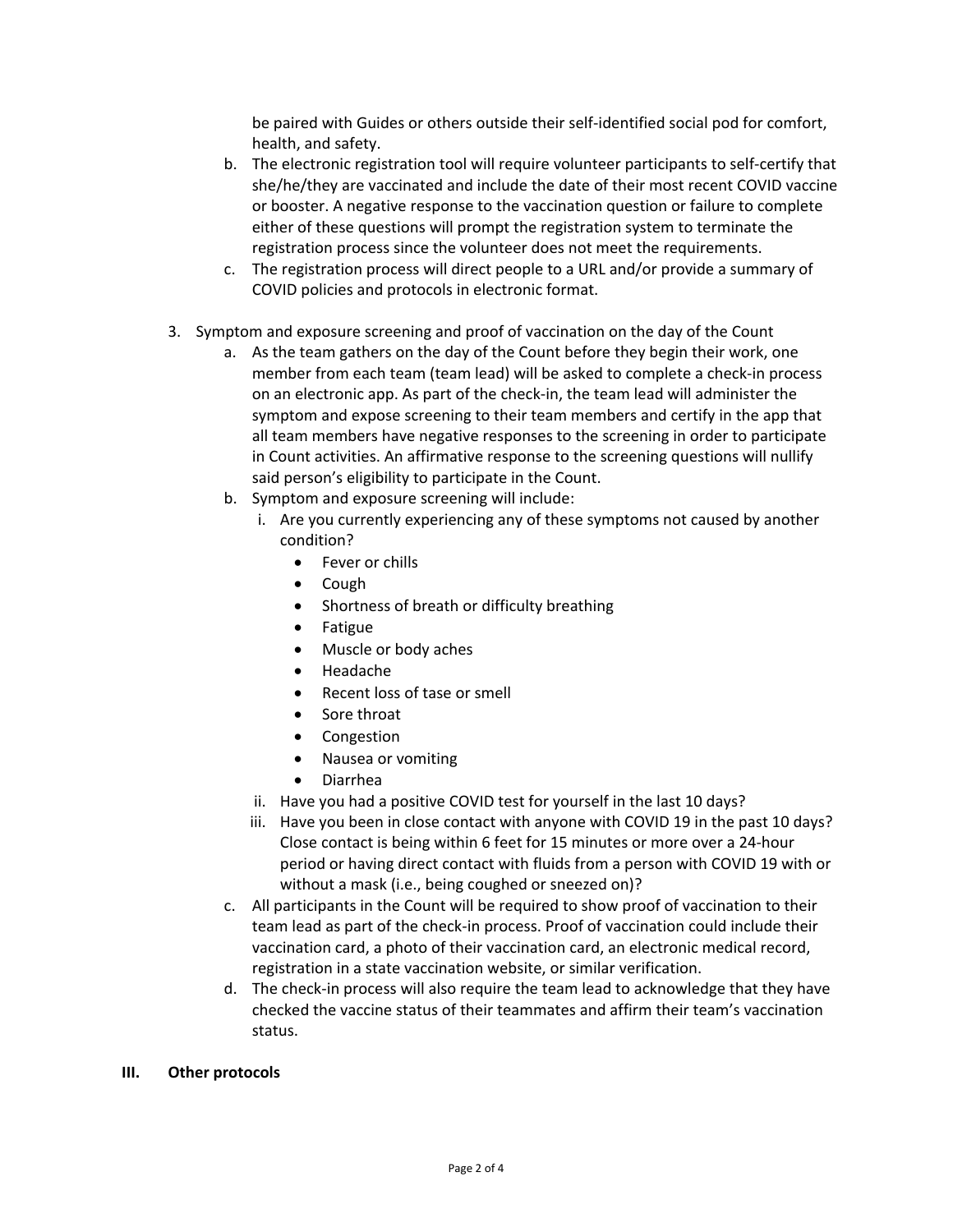- 1. All people conducting any activities for the visual count must stay masked at all times with a surgical or KN95 mask (no fabric masks worn alone) except when briefly consuming a snack or beverage. This includes wearing a mask when around people experiencing homelessness, guides, volunteers, Count personnel, even outdoors and in vehicles.
- 2. All volunteers, guides, staff, or other volunteers in any capacity are encouraged to bring and frequently use hand sanitizer.
- 3. All volunteers, guides, staff, or other volunteers in any capacity are encouraged to maintain 6 ft distance between people when possible, including when conducting the visual count of people experiencing unsheltered homelessness.
- 4. Masks and hand sanitizer will be made available for Guides. Volunteers and program staff will be asked to provide their own and may be offered masks and hand sanitizer if sufficient quantities become available.
- 5. The Count will utilize a virtual, decentralized deployment of volunteers, staff and guides to the greatest extent possible, with no gathering at a congregate, central location. Where inperson activities are required (e.g. to pick up or drop off Count-related supplies, media photos), those locations will be outdoors and/or limit indoor activities while complying with the public health requirements for indoor activities effective at the time of the Count.
- 6. Due to the intensive nature of the work of conducting a visual count, the variability of how many people are available to participate in the count activities, and safety of all guides and volunteers, the number of people per team will be 2 people in most instances, generally up to four people maximum per team.
- 7. Guides will not be paired with volunteer teams to limit exposure outside of one's social pod. The vast majority of Guides will be recruited by and on a team with staff they know from outreach or other programs. In very limited circumstances, a Guide may be paired with an outreach program staff, staff of another homeless-serving program, or other public safety personnel.
- 8. Training and electronic reminders about the Count will include a reminder about the COVID requirements, the day-of Screening and verification of vaccine status, and other relevant Count protocols to mitigate COVID transmission (e.g. masks at all times and windows rolled down when traveling in a vehicle).
- 9. When traveling in a vehicle,
	- a. Everyone in the vehicle shall wear a facemask
	- b. Open the windows as much as possible, and
	- c. Turn the fan on high and set it to outdoor air.

#### **IV. Surveyors**

- 1. Surveys will be less than 15 minutes in duration for a random sample of people experiencing unsheltered homelessness or who reside in sheltering programs.
- 2. Surveyors Of People Who Are Unsheltered
	- a. Surveyors shall stay masked at all times with surgical or KN95 masks (no fabric masks worn alone) when around other people experiencing homelessness, guides, volunteers, survey center coordinators, or other Count personnel and will be trained on this policy.
	- b. Surveyors shall frequently use hand sanitizer and will be trained on this policy.
	- c. Surveyors shall keep 3-6 ft distance between people when possible when surveying and will be trained on this policy.
	- d. If a surveyor becomes COVID positive, COVID exposed or otherwise unable to continue as surveyor, surveyor must notify Julie Burr, Julie@appliedsurveyresearch.org and the respective survey center coordinator.